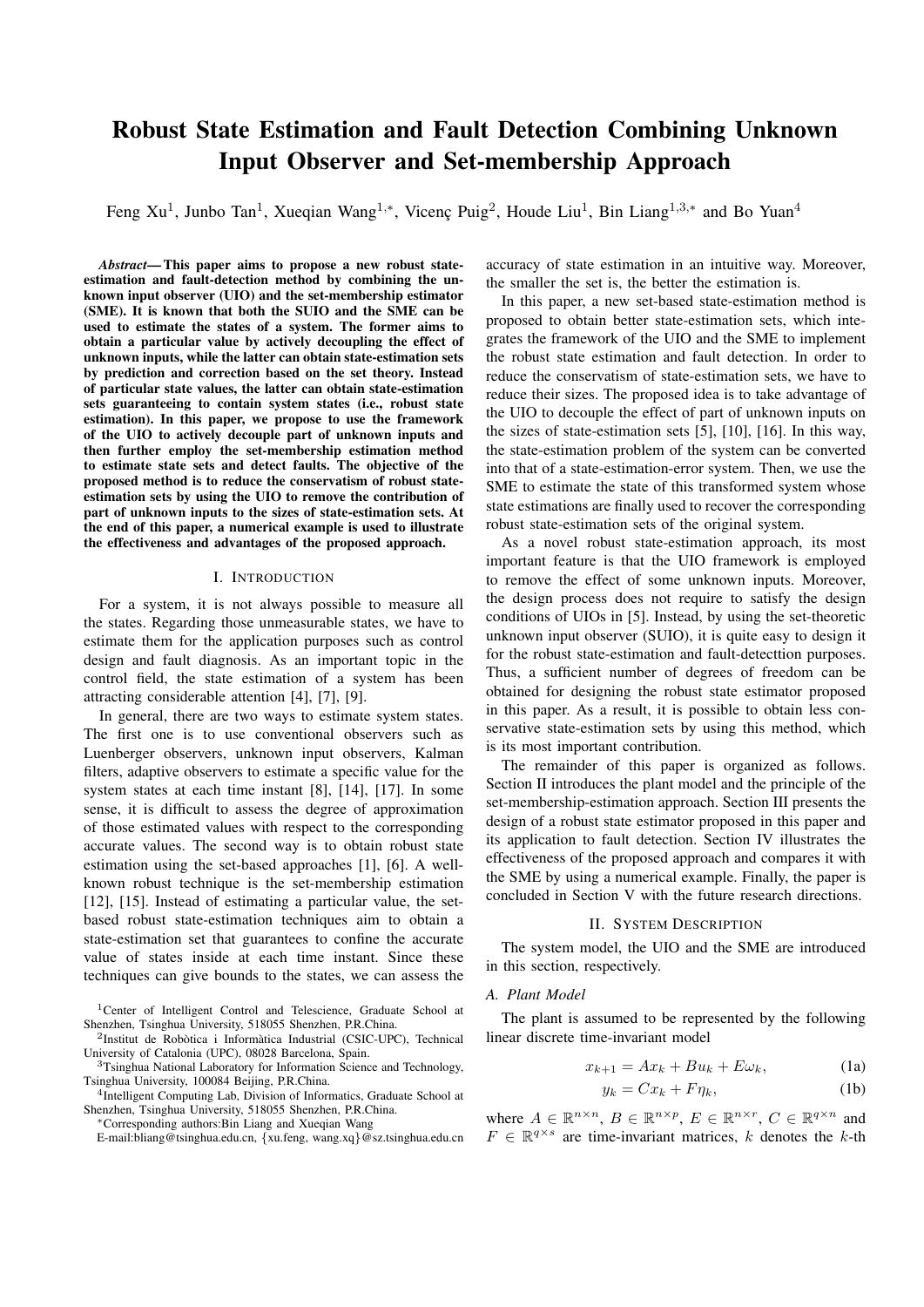discrete time instant,  $x_k \in \mathbb{R}^n$  and  $y_k \in \mathbb{R}^q$  denote the state and output vectors,  $u_k \in \mathbb{R}^p$  and  $\omega_k \in \mathbb{R}^r$  represent the known and unknown inputs (i.e., process disturbances, modelling errors, linearizing errors, etc.), respectively, and  $\eta_k \in \mathbb{R}^s$  represents the measurement noise vector.

Assumption 2.1: The pair  $(A, C)$  is detectable.

*Remark 1:* Assumption 2.1 is used to guarantee the feasibility of designing a stable observer for the system.

In this paper, we focus on set-based robust state estimation of a monitored system. Thus, it is assumed that the measurement noise vector  $\eta_k$  is bounded as shown in Assumption 2.2.

Assumption 2.2: The measurement noise vector  $\eta_k$  is bounded by a set

$$
V = \{ \eta \in \mathbb{R}^s : |\eta - \eta^c| \leq \bar{\eta} \},
$$

where  $n^c$  and  $\bar{n}$  are known and constant vectors.

In order to reduce computational complexity, zonotopes are chosen to implement set operations [1], [2]. Under Assumption 2.2, the set  $V$  can be represented by

$$
V = \{\eta^c\} \oplus H_{\bar{\eta}} \mathbb{B}^s
$$

where  $H_{\bar{\eta}}$  is a diagonal matrix whose diagonal elements are the components of  $\bar{\eta}$  and  $\oplus$  denotes the Minkowski sum.

# B. Set-membership Estimation

It is assumed that the initial state  $x_0$  is bounded by the initial zonotope  $\hat{X}_0$  of the SME:

$$
x_0 \in \hat{X}_0. \tag{3}
$$

Definition 2.1: Given the system  $(1)$  and a measured output  $y_k$ , the measurement-consistent set at time instant  $k$  is defined as  $X_{y_k} = \{x_k \in \mathbb{R}^n : Cx_k - y_k \in -FV\}.$ 

Assumption 2.3: The vector  $\omega_k$  is bounded by a set

$$
W = \{ \omega \in \mathbb{R}^r : |\omega - \omega^c| \le \bar{\omega} \},
$$

where  $\omega^c$  and  $\bar{\omega}$  are known and constant vectors.

Similarly, the set  $W$  can be written into a zonotopic form. The set-membership estimation approach uses several steps to obtain robust state estimations by employing the state dynamics (1a) and output equation (1b), respectively (see [1] for more details).

- Prediction step: a zonotope  $\bar{X}_k = A\hat{X}_{k-1} \oplus \{Bu_k\} \oplus$ EW is obtained to bound all possible values of states at time instant k, where  $X_{k-1}$  is a zonotope and  $\hat{x}_{k-1} \in$  $\hat{X}_{k-1}$  holds at time instant  $k-1$ .
- *Measurement step*: the output  $y_k$  is obtained and the current measurement-consistent set  $X_{y_k}$  is computed.
- *Correction step*: the measurement-consistent set  $X_{y_k}$  is used to correct the predicted set  $X_k$  and an intersection  $X_{ek} = X_k \cap X_{u_k}$  can be obtained.
- Zonotopic outer-approximation step: a zonotopic outerapproximation  $\hat{X}_k$  to bound  $X_{ek}$  can be constructed, which is used for the next-step prediction.

*Remark 2:* The set  $X_{ek}$  is the exact state-estimation set at time instant k, which is consistent with the output  $y_k$ and the state-estimation set  $\hat{X}_{k-1}$ . In general, it is difficult

to obtain the exact state-estimation set  $X_{ek}$  because of the complex geometric structure of sets. In order to reduce computational complexity, an outer approximation  $X_k$  with a simple geometric structure (zonotope) is used to bound the exact state-estimation set  $X_{ek}$  for the propagation of the dynamics at next steps for  $k > 0$ .

In order to implement the set-membership-estimation approach, Properties 2.1, 2.2 and 2.3 of zonotopes are used. Furthermore, in [11], an algorithm to compute a zonotopic outer-approximation of the intersection of a zonotope and a polytope is presented in Property 2.4.

*Property 2.1:* Given  $X_1 = g_1 \oplus H_1 \mathbb{B}^{r_1} \subset \mathbb{R}^n$  and  $X_2 =$  $g_2 \oplus H_2 \mathbb{B}^{r_2} \subset \mathbb{R}^n$ , their Minkowski sum is  $X_1 \oplus X_2 =$  ${g_1 + g_2} \oplus [H_1 \quad H_2] \mathbb{B}^{r_1 + r_2}.$ 

*Property 2.2:* Given  $X = g \oplus H \mathbb{B}^r \subset \mathbb{R}^n$  and a suitable matrix K,  $KX = Kg \oplus KH \mathbb{B}^r$ .

*Property 2.3:* ([1]). Given a zonotope  $X = g \oplus H\mathbb{B}^r$  $\mathbb{R}^n$  and an integer s (with  $n < s < r$ ), denote by H the matrix resulting from the reordering of the columns of the matrix H in decreasing Euclidean norm.  $X \subseteq q \oplus$  $[\hat{H}_T \ Q] \mathbb{B}^s$  where  $\hat{H}_T$  is obtained from the first  $s - n$ columns of matrix  $\hat{H}$  and  $Q \in \mathbb{R}^{n \times n}$  is a diagonal matrix<br>whose elements are  $Q_{ii} = \sum_{j=s-n+1}^{r} |\hat{H}_{ij}|, i = 1, ..., n$ .

*Property 2.4:* ([11]). Given a matrix  $\Lambda \in \mathbb{R}^{n \times m}$ , a zonotope  $Z = q \oplus H\mathbb{B}^r$ , and an H-polytope  $P = \{x \in$  $\mathbb{R}^n : |Cx - d| \leq [\phi_1, \phi_2, ..., \phi_m]^T$ , with  $C \in \mathbb{R}^{m \times n}$ ,  $d \in \mathbb{R}^m$ ,  $\phi_i \in \mathbb{R}_+$   $(i = 1, 2, ..., m)$ , define a vector  $\hat{g}(\Lambda)$  =  $q + \Lambda(d - Cq)$  and a matrix  $\hat{H}(\Lambda) = [(I - \Lambda C)H \Lambda \Phi]$ , with a diagonal matrix  $\Phi = \text{diag}(\phi_1, \phi_2, ..., \phi_m)$ . Then, a family of zonotopes (parameterized by the matrix  $\Lambda$ ) that contains the intersection of the zonotope  $Z$  and the polytope P is obtained as  $Z \cap P \subseteq Z(\Lambda) = \hat{g} \oplus H\mathbb{B}^{r+m}$ .

# III. ROBUST STATE ESTIMATION AND FAULT DETECTION

This section proposes a method that combines the UIO with the SME to obtain robust state estimations and its application to fault detection.

## A. Design of SUIO

The traditional SME is affected by all process disturbances and measurement noises. This implies that all the bounds of unknown inputs and measurement noises contribute to the size of state-estimation set. However, we always hope to reduce the size of state-estimation set as much as possible. Thus, if we can remove the effect of part of unknown inputs, it is possible to obtain less conservative state-estimation sets.

In this paper, the idea is to combine the SUIO with the SME to implement this objective, which uses the SUIO to remove the effect of part of unknown inputs and then utilizes the SME to further obtain robust state-estimation sets. Recently, in [16], a novel SUIO was proposed by the authors, where the proposed SUIO is used to overcome the existence conditions of traditional UIOs and simultaneously implement the active decoupling of part of unknown inputs.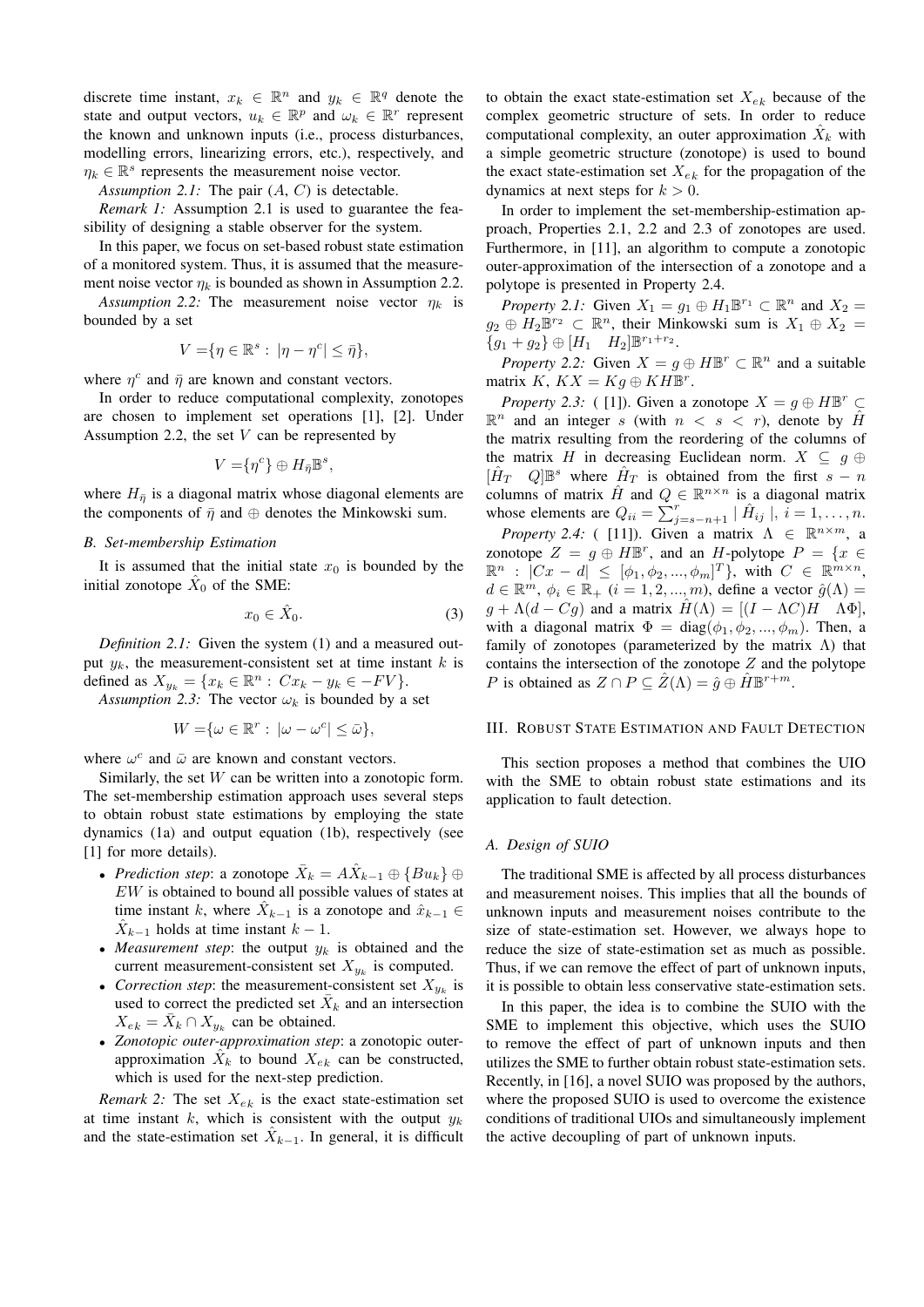According to  $[5]$ , for the system  $(1)$ , a UIO can be designed as

$$
z_{k+1} = Nz_k + Tu_k + Ky_k, \tag{5a}
$$

$$
\hat{x}_k = Mz_k + Hy_k,\tag{5b}
$$

$$
\hat{y}_k = C\hat{x}_k,\tag{5c}
$$

where  $z_k \in \mathbb{R}^n$ ,  $\hat{x}_k \in \mathbb{R}^n$  and  $\hat{y}_k \in \mathbb{R}^q$  are the state vector, estimated state and output vectors,  $N \in \mathbb{R}^{n \times n}$ ,  $T \in \mathbb{R}^{n \times p}$ ,  $K \in \mathbb{R}^{n \times q}$ ,  $M \in \mathbb{R}^{n \times n}$  and  $H \in \mathbb{R}^{n \times q}$ .

*Theorem 3.1:* The necessary and sufficient conditions for the observer  $(5)$  to exist for the system  $(1)$  are

•  $rank(CE) = rank(E),$ 

•  $(C, A_1)$  is a detectable pair, where

$$
A_1 = A - E[(CE)^T CE]^{-1}(CE)^T CA.
$$

**Proof:** The proof of Theorem 3.1 can be found in [5].  $\Box$ 

Under Theorem 3.1, it means that the observer  $(5)$  able to decouple all the unknown inputs contained in the vector  $\omega_k$  can exist. However, in reality, a considerable number of systems cannot satisfy the conditions given in Theorem 3.1. In order to overcome this problem, we will design an SUIO to decouple part of unknown inputs included in  $\omega_k$ . In order to reach this aim, we rewrite  $\omega_k$  into

$$
\omega_k = \begin{bmatrix} \omega_{1,k} \\ \omega_{2,k} \end{bmatrix},\tag{6}
$$

where  $\omega_{1,k} \in \mathbb{R}^{n_a}$ ,  $\omega_{2,k} \in \mathbb{R}^{n_p}$ ,  $n_a$  denotes the number of unknown inputs that we can design an SUIO to actively decouple, while  $n_p$  is the remaining number of unknown inputs and is given by

$$
n_p = r - n_a.
$$

Correspondingly, the matrix  $E$  can be rewritten as

$$
E = \begin{bmatrix} E_1 & E_2 \end{bmatrix},\tag{7}
$$

where  $E_1 \in \mathbb{R}^{n \times n_a}$  and  $E_2 \in \mathbb{R}^{n \times n_p}$ . In this case, the state dynamics (1a) can be further rewritten as

$$
x_{k+1} = Ax_k + Bu_k + E_1 \omega_{1,k} + E_2 \omega_{2,k}.
$$
 (8)

Moreover, based on  $(1)$ ,  $(5)$  and  $(8)$ , the state-estimationerror vector of the UIO is defined as

$$
e_k^x = x_k - \hat{x}_k \tag{9}
$$

with the dynamics

$$
e_{k+1}^{x} = (A - HCA - MK_{1}C)e_{k}^{x} + [(A - HCA - MK_{1}C)M - MN]z_{k} + [(A - HCA - MK_{1}C)M - MK_{2}]y_{k} + (B - MT - HCB)u_{k} + (E_{1} - HCE_{1})\omega_{1,k} + (E_{2} - HCE_{2})\omega_{2,k} - HF\eta_{k+1} - MK_{1}F\eta_{k},
$$
\n(10)

where

$$
K = K_1 + K_2. \tag{11}
$$

Since  $\omega_{1,k}$  denotes the unknown inputs that can be actively decoupled by an SUIO, the parametric matrices of (5) can always be designed to satisfy

$$
E_1 - HCE_1 = 0, \qquad (12a)
$$

$$
(A - HCA - MK_1C)M - MN = 0. \tag{12b}
$$

According to  $(10)$  and  $(12)$ , the dynamics of the stateestimation-error can be equivalently reduced into

$$
e_{k+1}^{x} = (A - HCA - MK_{1}C)e_{k}^{x} + [(A - HCA - MK_{1}C)H - MK_{2}]y_{k} + (B - MT - HCB)u_{k} + (E_{2} - HCE_{2})\omega_{2,k} - HF\eta_{k+1} - MK_{1}F\eta_{k},
$$
\n(13)

where it can be seen that  $\omega_{1,k}$  is decoupled by the SUIO.

Similarly, we can define and compute the corresponding output-estimation-error vector as

$$
e_k^y = y_k - \hat{y}_k = Ce_k^x + F\eta_k. \tag{14}
$$

By using  $(5)$ , the system  $(1)$  can be mirrored into a different but equivalent dynamics based on (13) and (14):

$$
e_{k+1}^x = A^e e_k^x + B^e u_k^e + E^e v_k, \tag{15a}
$$

$$
e_k^y = Ce_k^x + F\eta_k\tag{15b}
$$

with

$$
A^{e} = [A - HCA - MK_1C],
$$
  
\n
$$
B^{e} = [(A - HCA - MK_1C)H - MK_2
$$
  
\n
$$
B - MT - HCB],
$$
  
\n
$$
E^{e} = [E_2 - HCE_2 - HF - MK_1F],
$$
  
\n
$$
u_{k}^{e} = [y_{k}^{T} u_{k}^{T}]^{T},
$$
  
\n
$$
v_{k} = [\omega_{2,k}^{T} \eta_{k+1}^{T} \eta_{k}^{T}]^{T},
$$

where the superscript  $T$  denotes the transpose of vector.

In this paper, we propose to transform the robust stateestimation problem of the system (1) into solving that of the system  $(15)$ .

## **B.** Robust State Estimation

According to Section II-B, Assumption 2.3 is needed for the implementation of the traditional SME. However, in this paper, instead of Assumption 2.3, we only need that the unknown input vector  $\omega_{2,k}$  is bounded.

Assumption 3.1: The unknown input vector  $\omega_{2,k}$  is bounded by a set

$$
W_2 = \{\omega_2 \in \mathbb{R}^{n_p} : |\omega_2 - \omega_2^c| \le \bar{\omega}_2\},\
$$

where  $\omega_2^c$  and  $\bar{\omega}_2$  are constant and known vectors.

Remark 3: Since the SUIO can decouple the effect of the unknown input vector  $\omega_{1,k}$ , an advantage of the proposed robust state-estimation method over the traditional SME is that only part of the unknown inputs are needed to be bounded (i.e.,  $\omega_{2,k} \in W_2$ ).

Furthermore, considering that  $\omega_{2,k}$ ,  $\eta_{k+1}$  and  $\eta_k$  are bounded,  $v_k$  is also bounded and its set can be computed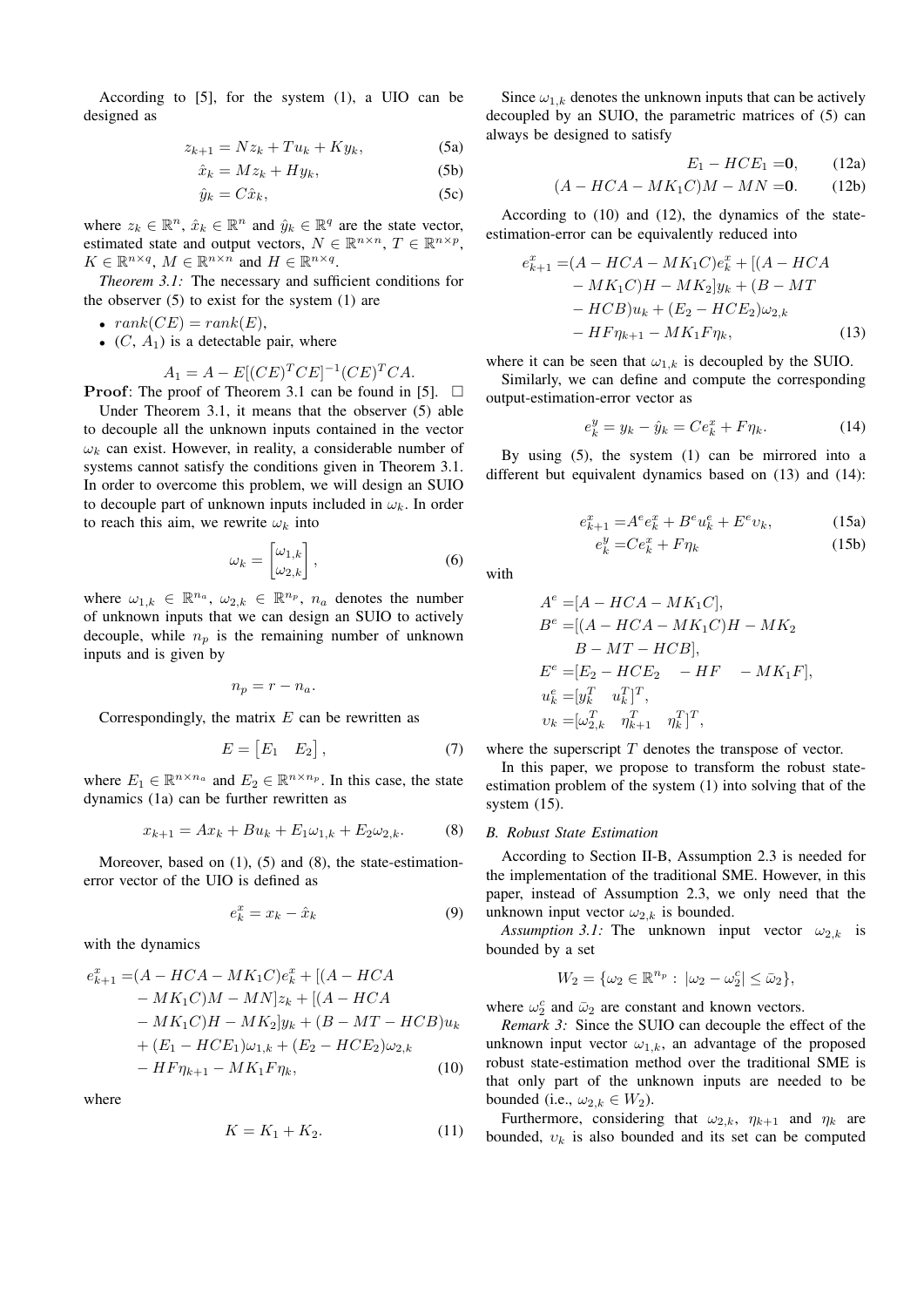by using the sets  $W_2$  and V. In this paper, we denote the set of  $v_k$  as S, that is

$$
v_k \in S. \tag{16}
$$

Under the assumption given in  $(3)$ , the initial value of the dynamics (15) should satisfy

$$
e_0^x \in \hat{E}_0^x,\tag{17}
$$

with

$$
e_0^x = x_0 - \hat{x}_0,
$$
  

$$
\hat{E}_0^x = x_0 \oplus (-\hat{X}_0),
$$

where  $\hat{X}_0$  is designed such that  $\hat{x}_0 \in \hat{X}_0$  holds and  $\hat{E}_0^x$  is used to denote the initial set of  $e_0^x$ .

Remark 4: The energy of a physical system is always limited. This implies that it is always possible to design a pair  $(\hat{x}_0, \hat{X}_0)$  to guarantee  $e_0^x \in \hat{E}_0^x$ .

According to (16) and (17), we can apply the framework of the SME into the dynamics (15). Particularly, a prediction set of  $e_k^x$  can be obtained by propagating (15a) as

$$
\bar{E}_k^x = A^e \hat{E}_{k-1}^x \oplus \{ B^e u_k^e \} \oplus E^e S, \ k > 0. \tag{18}
$$

At the same time instant,  $e_k^y$  can be computed by using (1b) and (5c). Thus, with  $e_k^y$  and (15b), we can further compute a set  $E_k^y$  of  $e_k^x$  consistent to  $e_k^y$ , where  $E_k^y$  is computed from

$$
Ce_k^x - e_k^y \in -FV.
$$
 (19)

According to Section II-B, the robust state-estimation set of  $e_k^x$  can be obtained by intersecting the prediction set  $\overline{E}_k^x$ and the consistent set  $E_k^y$  as

$$
E_{e\,k}^x = \bar{E}_k^x \cap E_k^y,\tag{20}
$$

where it can be guaranteed that

$$
_{k}^{x}\in E_{e\ k}^{x}.\tag{21}
$$

Similar to the traditional SME, in order to predict the set  $\bar{E}_{k}^{x}$  given in (18) in real time, we have to construct an outerapproximate zonotope  $\hat{E}^x_k$  to bound the set  $E^x_{e_k}$ .

 $\epsilon$ 

$$
E_{e\,k}^x \subseteq \hat{E}_k^x. \tag{22}
$$

In this case, we will be able to repetitively estimate robust state-estimation sets of  $e_k^x$  for all  $k > 0$ .

As a result, the main results of this paper on robust state estimations are summarized in the following proposition.

Proposition 3.1: Under Assumptions 2.1, 2.2 and 3.1, Theorem 3.1, and  $(3)$  and  $(17)$ , the robust state-estimation set of the system  $(1)$  at time instant k can be obtained by using  $(5)$ ,  $(15)$ ,  $(18)$ ,  $(19)$  and  $(20)$  as

$$
X_{ek} = \hat{x}_k \oplus E_{ek}^x. \tag{23}
$$

**Proof:** According to (21), we can have  $e_k^x = x_k - \hat{x}_k$  $E_{e,k}^x$ . In this way, it can be further obtained that  $x_k \in \hat{x}_k \oplus$  $E_{e,k}^x$  holds. That is,  $x_k \in X_{e,k}$ .  $\Box$ 

It can be seen that the proposed robust state-estimation approach is based on the combination of the UIO framework and the SME. However, we should emphasize that this approach only uses the UIO framework. The reason is that, different form the design of SUIOs to require that all the parametric matrices of  $z_k$ ,  $y_k$ ,  $u_k$  and  $\omega_{1,k}$  in (10) must be zero matrices, that is,

> $E_1 - HCE_1 = 0.$  $(24a)$

$$
B - MT - HCB = 0,\tag{24b}
$$

$$
A - HCA - MK_1C)M - MN = 0,\t(24c)
$$

$$
(A - HCA - MK_1C)H - MK_2 = 0,
$$
 (24d)

which are used to guarantee that the state-estimation-error vector will converge to zero. As a comparison, the proposed method only requires to satisfy (24a) and (24c), which implies less conservative design conditions with respect to the SUIO and more freedom to design the parametric matrices of (5) to achieve some extra performance. Consequently, it results in that the vector  $e_k^x$  does not converge to 0 as k tends to  $\infty$  (i.e., (5) is not a real observer (UIO/SUIO) for the system  $(1)$ ). Thus, in this proposed robust state-estimation approach, we only have one set-based state estimator, which is composed of (5), (15), (18), (19), (20), (22) and (23).

Note that, under the framework of the proposed robust state estimator, it is possible to relax the design conditions by removing (12b). Moreover, if the design freedom of the proposed observer allows, we can also design the parametric matrix  $MK_1F$  of  $\eta_k$  to be zero to further reduce the state estimation and fault detection conservatism. However, this also requires a degree of extension of the current results.

#### C. Application to Fault Detection

 $\left($ 

An important application of state-estimation techniques is in the field of the model-based fault detection. As a well known fault-detection method, the model-based method uses state/output estimations of a system to compare with its real signals for the generation of residual signals [3]. Then, the residual signals are used for the fault-detection purposes by using distinct approaches.

However, the set-based state-estimation techniques are used for robust fault detection in a way different from the general residual generation and analysis, which is based on the consistency testing between the predicted state sets from the state dynamics and the output-consistent sets of states computed by using the output equation (see [1], [13]). A similar fault-detection criterion to that in [13] using the proposed state estimator is given in Proposition 3.2.

Proposition 3.2: Considering the plant (1) and the state estimator described by  $(5)$ ,  $(15)$ ,  $(18)$ ,  $(19)$ ,  $(20)$ ,  $(22)$  and (23), if  $E_{e,k}^x$  or  $X_{e,k}$  is empty, it can be guaranteed that the plant has already become faulty at time instant  $k$ .

**Proof:** The emptiness of the set  $E_{e,k}^x$  or  $X_{e,k}$  implies that there are no state values in the predicted set  $\bar{E}_{k}^{x}$  that can explain the current value  $e_k^y$  computed by using (15b) from the real measured output vector  $y_k$ . Moreover, since the sets of process disturbances and measurement noises have been taken into account when computing those sets, it can be guaranteed that the plant has become faulty.  $\Box$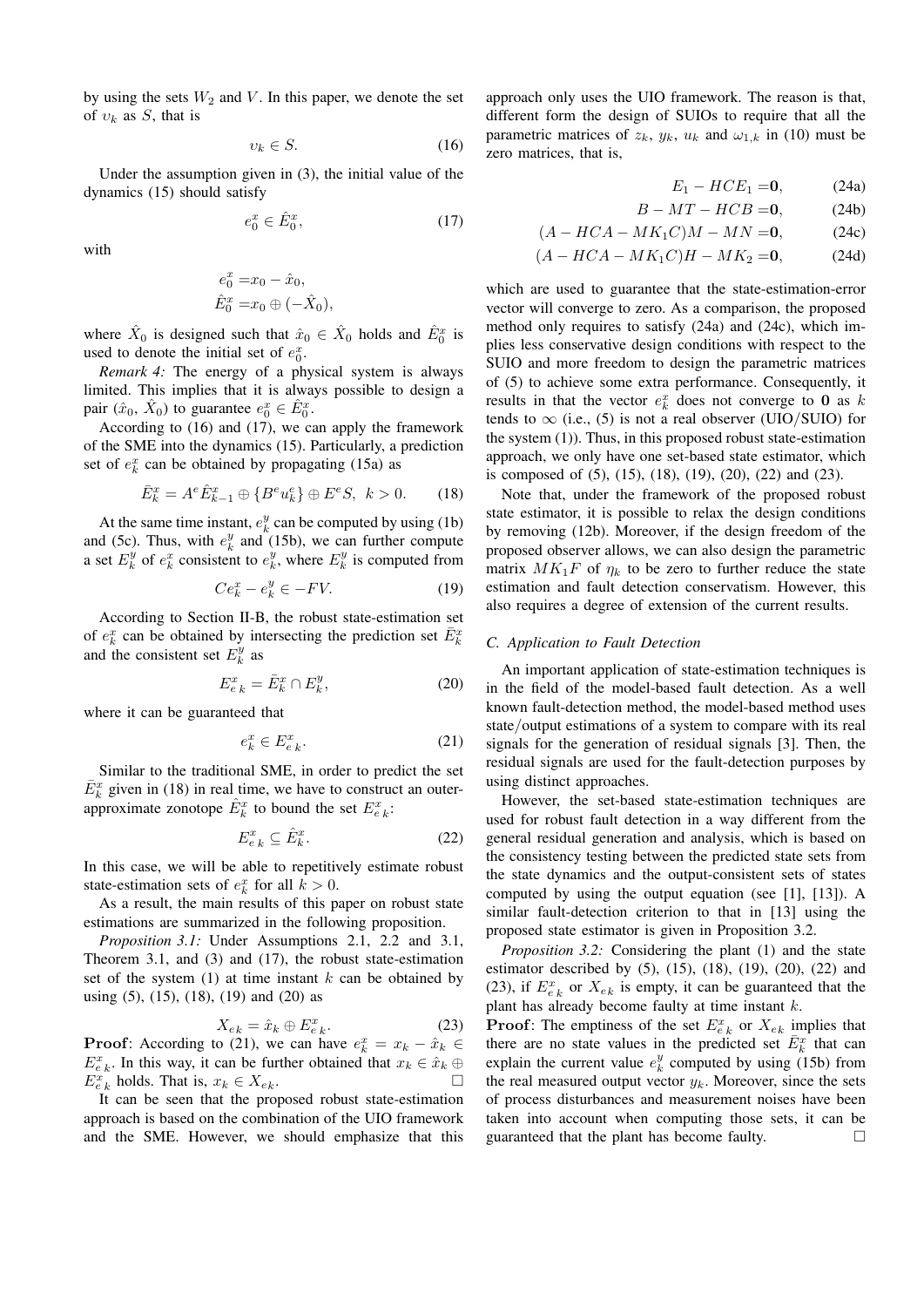Thus, by using the fault-detection criterion in Proposition 3.2, we can further use the proposed state-estimation approach to robustly detect faults.

### IV. ILLUSTRATIVE EXAMPLE

In this paper, the effectiveness of the proposed method is illustrated by a numerical example modeled as (1) with

$$
A = \begin{bmatrix} 0.75 & 0 \\ 0 & 0.7 \end{bmatrix}, B = \begin{bmatrix} 0.5 & 0 \\ 0 & 0.8 \end{bmatrix}, C = \begin{bmatrix} 0.9 & 0 \\ 0 & 0.8 \end{bmatrix},
$$
  

$$
E = \begin{bmatrix} 0.2 & 0.1 & 0.05 \\ 0.1 & 0.25 & 0.2 \end{bmatrix}, F = \begin{bmatrix} 1 & 0 \\ 0 & 1 \end{bmatrix}.
$$

There are three unknown inputs considered in this example. We use the proposed method to decouple the first unknown input. Thus, we can obtain

$$
E_1 = \begin{bmatrix} 0.2 \\ 0.1 \end{bmatrix}, E_2 = \begin{bmatrix} 0.1 & 0.05 \\ 0.25 & 0.2 \end{bmatrix}.
$$

 $\sim$ 

The parametric matrices of  $(5)$  are designed as

$$
N = \begin{bmatrix} 0.5549 & -0.1474 \\ -0.8233 & -0.5982 \end{bmatrix}, T = \begin{bmatrix} 0.5 & 0.6 \\ 0.4 & 0.3 \end{bmatrix},
$$
  
\n
$$
K_1 = \begin{bmatrix} 0.1597 & 0.4253 \\ 0.7168 & 0.4814 \end{bmatrix}, K_2 = \begin{bmatrix} 0.65 & 0.43 \\ 0.12 & 0.68 \end{bmatrix},
$$
  
\n
$$
K = \begin{bmatrix} 0.8097 & 0.8553 \\ 0.8368 & 1.1614 \end{bmatrix}, M = \begin{bmatrix} 0.3 & 0.6 \\ 0.4 & 1.1 \end{bmatrix},
$$
  
\n
$$
H = \begin{bmatrix} 0.9278 & 0.4124 \\ 0.4639 & 0.2062 \end{bmatrix}.
$$

#### A. Robust State Estimation

The zonotopic sets of part of process disturbances and measurement noises are given as

$$
W^{2} = \begin{bmatrix} 0 \\ 0 \end{bmatrix} \oplus \begin{bmatrix} 0.025 & 0 \\ 0 & 0.02 \end{bmatrix} \mathbb{B}^{2},
$$
  

$$
V = \begin{bmatrix} 0 \\ 0 \end{bmatrix} \oplus \begin{bmatrix} 0.001 & 0 \\ 0 & 0.001 \end{bmatrix} \mathbb{B}^{2}.
$$

According to (15), (18), (19), (20), (22) and (23), we can use the proposed method to estimate robust state-estimation sets for the example. Moreover, in order to show the effectiveness of the approach, a comparison between this approach and the standard SME is carried out.

However, in order to use the standard SME approach, we have to assume that all process disturbances are bounded (i.e.,  $\omega_{1,k}$  should be bounded as well) as follows:

$$
W^1 = [0] \oplus [0.2] \mathbb{B}^1.
$$

Under the condition that all the process disturbances are bounded, by using the SME introduced in Section II-B, we can also compute the set-based robust state estimations of the considered system. The results of the two state-estimation approaches are shown in Figure 1, where the time span of simulation is 100 time instants.

*Remark 5:* In Figure 1,  $x_k(1)$  and  $x_k(2)$  are the first and second components of the real states, respectively.  $X_{e,k}^1(1)$ and  $X_{e_k}^1(2)$  are the first and second components of the stateestimation sets of the proposed method, respectively.  $X_{e_k}^2(1)$ 



Fig. 1. Set-based state estimations

and  $X_{e_k}^2(2)$  are the first and second components of the stateestimation sets of the standard SME, respectively.

According to the simulation results, it can be observed that the proposed approach can obtain less conservative stateestimation sets than the standard set-membership-estimation approach for the application in this example.

Remark 6: Without loss of generality, the plots in Figure 1 are based on the interval hull of zonotopic outerapproximation  $X_k$  of the state-estimation set  $X_{\epsilon_k}$  at each time instant for simplicity.

## **B.** Robust Fault Detection

In order to show the application of the proposed state estimator to fault detection, a fault scenario is defined. That is from the time instant  $k = 1$  to  $k = 50$ , the system operates in the healthy situation, while at  $k = 51$ , an actuatorparametric fault modeled by a fault matrix  $F_a$  occurs, where the actuator-fault situation is modeled as

$$
x_{k+1} = Ax_k + BF_a u_k + E w_k.
$$

In the considered scenario, the fault matrix is set to be

$$
F_a = \begin{bmatrix} 1 & 0 \\ 0 & 0.95 \end{bmatrix}.
$$